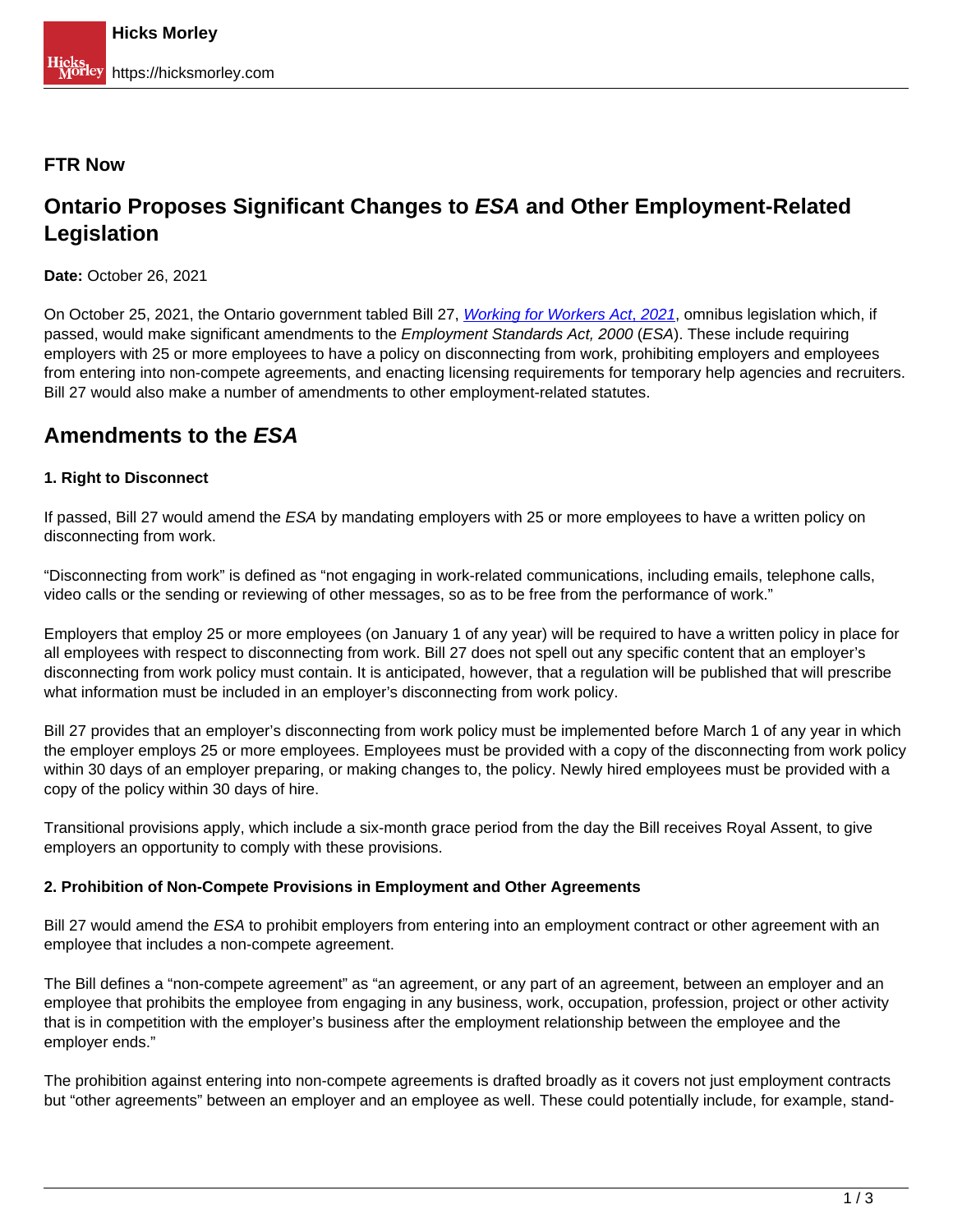alone restrictive covenants or severance agreements that contain non-competition provisions. A limited exception to the prohibition would apply in a sale of a business where, as part of the sale, a purchaser and seller enter into a non-compete agreement that applies to the purchaser's business after the sale, and, immediately following the sale, the seller becomes an employee of the purchaser.

The non-compete prohibition in Bill 27 will, once the Bill becomes law, be deemed to have come into force on October 25, 2021. Thus, at a minimum, the prohibition would apply to future agreements that are entered into on or after that date. As a result of these proposed changes, employers will need to review their employment agreement templates to determine if there are any non-compete provisions that may be offside the new prohibition.

#### **3. Temporary Help Agencies and Recruiters**

Bill 27 proposes changes to both the ESA and the Employment Protection for Foreign Nationals Act, 2009 that will directly impact temporary help agencies and recruiters.

Proposed amendments to the ESA include the introduction of licensing requirements for temporary help agencies and recruiters (a category of business that has not been directly regulated under the ESA to date). The amendments would include the following:

- All temporary help agencies and recruiters would need to have a licence issued by the Director of Employment Standards (Director) in order to operate their business within Ontario.
- Clients, employers or prospective employers cannot knowingly engage or use the services of a temporary help agency or recruiter unless the agency or recruiter are licensed.
- Applications for licences must be made to the Director. Licences will be issued when the Director is satisfied that the applicant has complied with any orders under applicable legislation and has met the requirements set out in the ESA and regulations.
- The Director can refuse to issue or renew a licence and can revoke or suspend a licence in certain circumstances. These decisions can be appealed to the Ontario Labour Relations Board.
- The Director would be required to maintain a public record regarding licence status.
- Clients of temporary help agencies and recruiters would be required to keep specific information related to assignment and prospective employees and employers.

Bill 27 provides the Director with some discretionary scope to refuse to issue or renew a licence in several circumstances, including where the Director has reasonable grounds to believe that an applicant "will not carry on business with honesty and integrity and in accordance with the law." However, Bill 27 also contemplates that much of the detail of the licensing process will be established by regulations that have yet to be published. Agencies and recruiters will want to keep apprised of the development of those regulations as the government moves toward its anticipated 2024 compliance date.

The Bill would also extend the ESA's anti-reprisal protections to recruiters, who would be prohibited from penalizing or threatening a prospective employee because the prospective employee asks the recruiter to comply with the ESA.

Proposed amendments to the *Employment Protection for Foreign Nationals Act, 2009* provide that recruiters who use the service of another recruiter in relation to the recruitment or employment of a foreign national would be liable to repay fees that the other recruiter has improperly charged a foreign national. Where the recruiter is a corporation, its directors are jointly and severally liable to repay the fees that were improperly charged to the foreign national.

## **Amendments to the Occupational Health and Safety Act (OHSA)**

Bill 27 proposes amending the OHSA to require that workplace owners ensure workers have access to a washroom when they are making deliveries to or from that workplace.